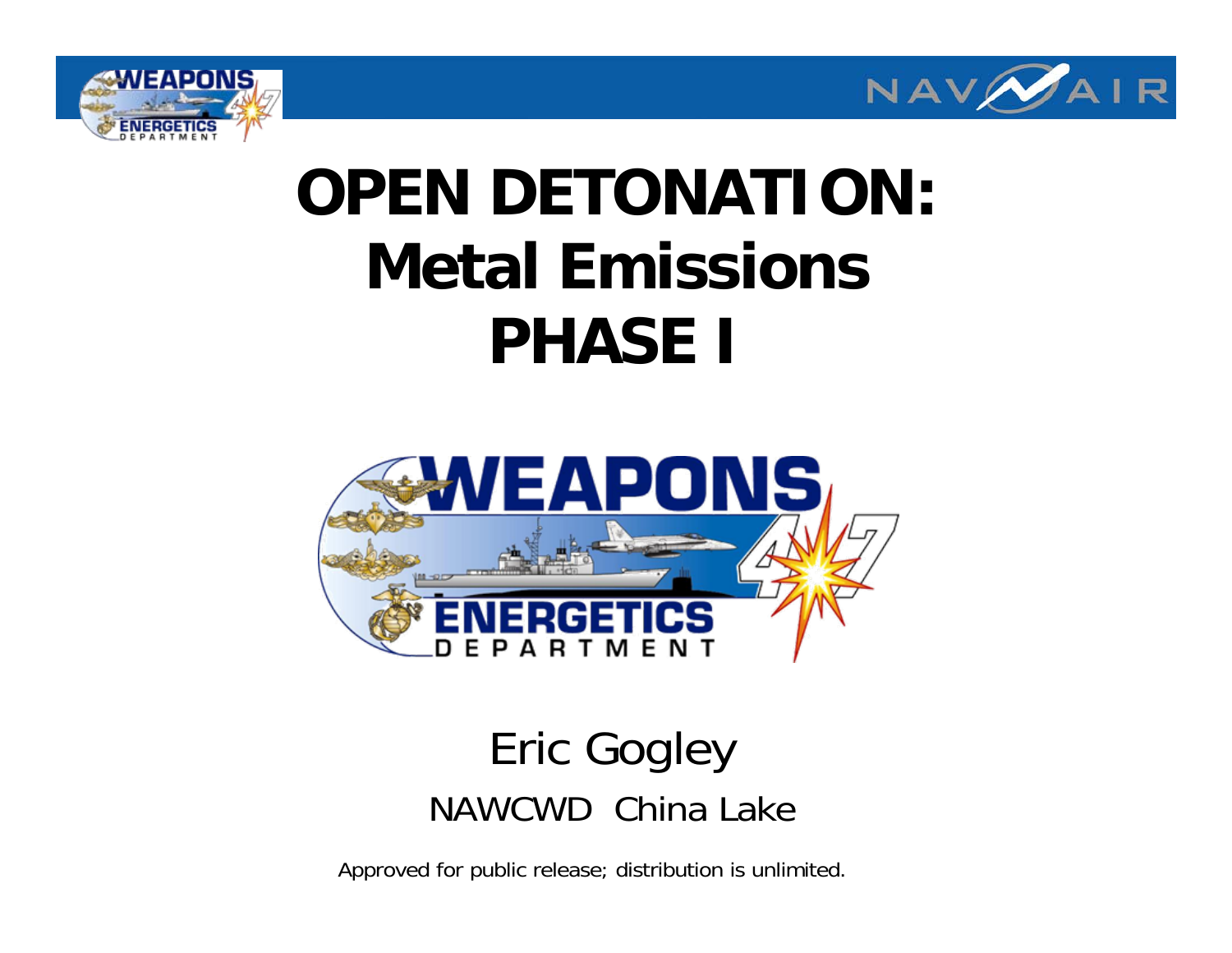



## Technical Partners

- • NAWCWD China Lake (Thom Boggs, Dr. Eric Erickson, Laurie Zellmer, Brenda Abernathy)
- Army at DAC
- • Chemical Compliance Systems, Inc. (CCS)
	- –Background in environmental monitoring
	- Own OD-CRD database
- NOSSA/OESO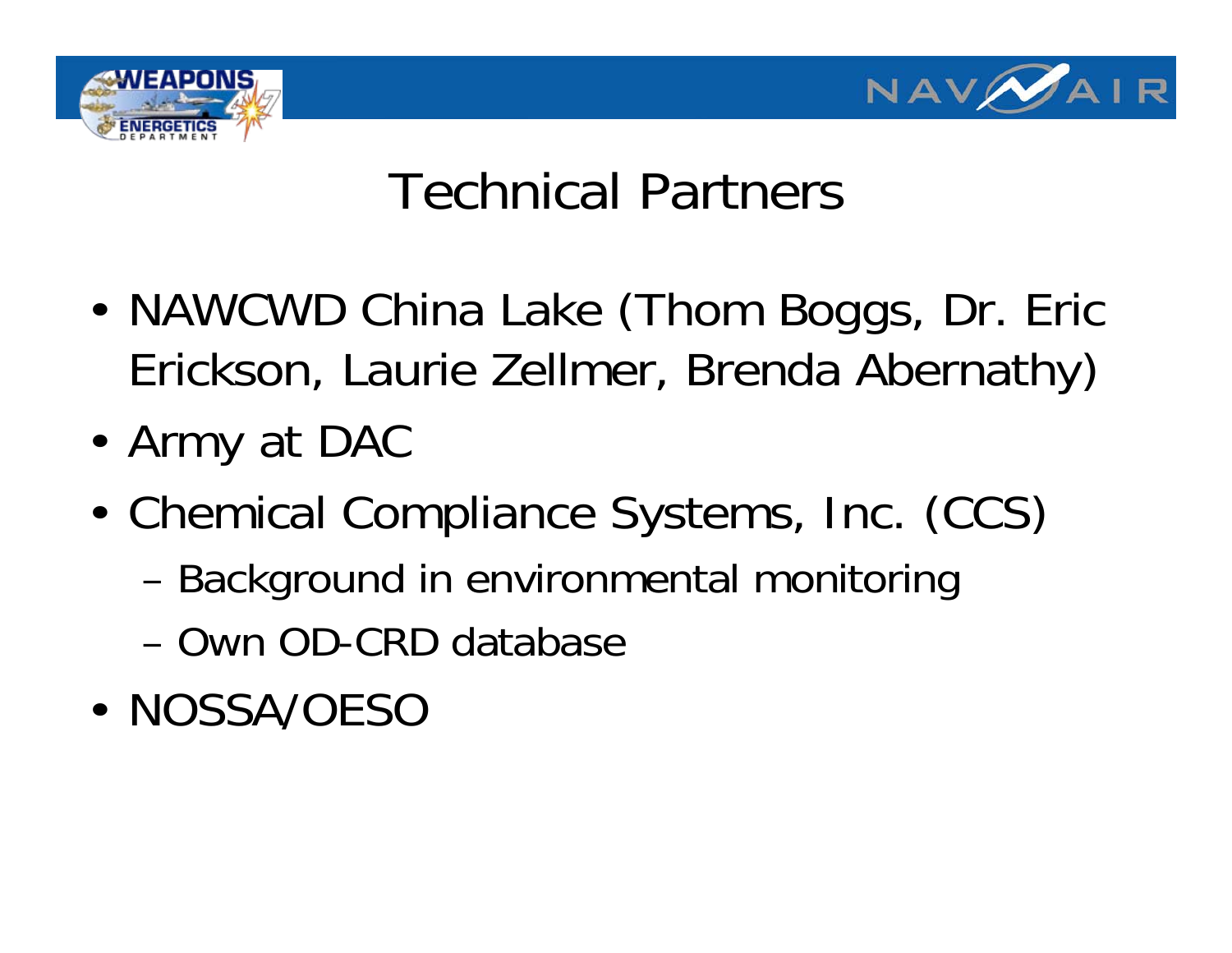



## Problem Statement

- • Incomplete technical data for metal emissions
- •Increased public concern
- •Facilities under increased scrutiny
- • Insufficient alternative technologies to handle entire waste stream
- •Lack of storage space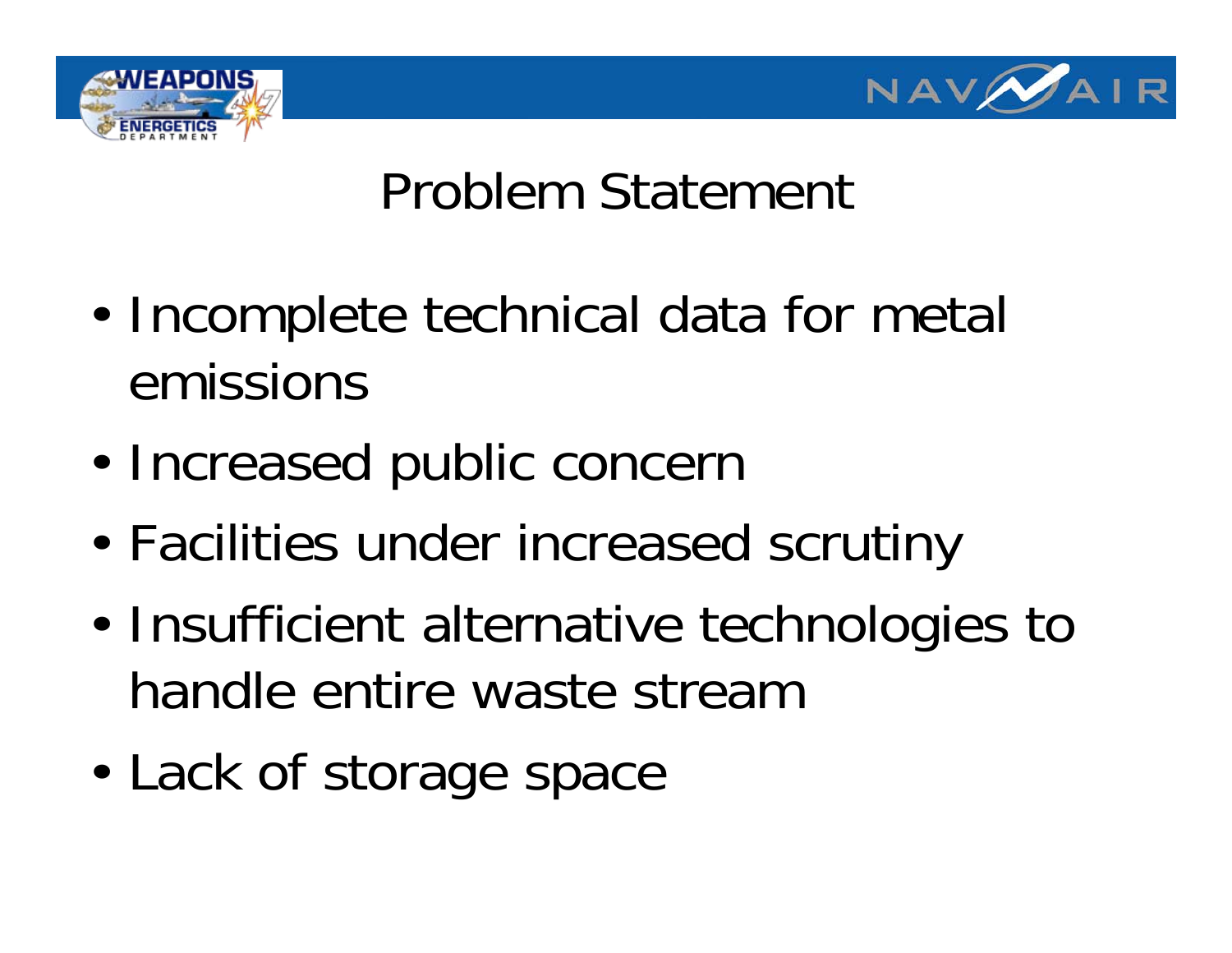



# **Objective**

- Identify and quantify the metal species from an open detonation event and use that data to accurately predict emissions from future events.
- Focus area:
	- Metal emissions
- Future Investigations:
	- –Residues (e.g., resins, composites)
	- Perchlorates
	- Soil entrainment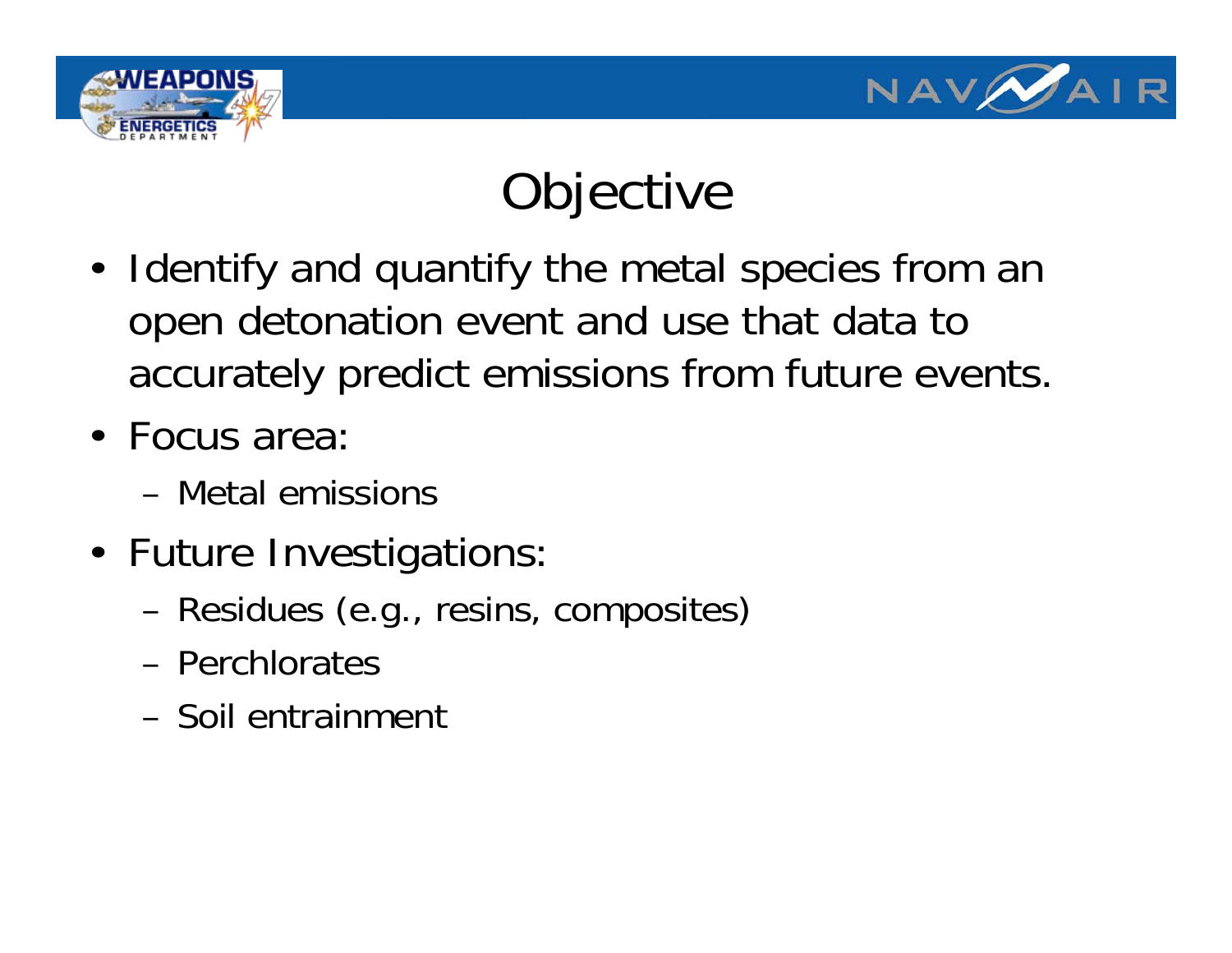#### **NAWCWD Metals Emissions Report** NAWCWD TP 8528



#### **Metals Emissions From the Open Detonation Treatment of Energetic Wastes**

by

T. L. Boggs, T. M. AtienzaMoore, and O. E. R. Heimdahl **Research Department** 

M. Pepi, J. E. Hibbs, Jr., K. R. Wells, and M. Martyn **Weapons/Targets Department** 

> D. Wooldridge **Ordnance Systems Department**

R. L. Gerber Sverdrup, Inc., Ridgecrest, California

and

L. A. Zellmer and B. M. Abernathy Environmental Planning and Management Department Naval Air Weapons Station, China Lake, California

OCTOBER 2004

#### NAVAL AIR WARFARE CENTER WEAPONS DIVISION CHINA LAKE, CA 93555-6100

Approved for public release: distribution is unlimited.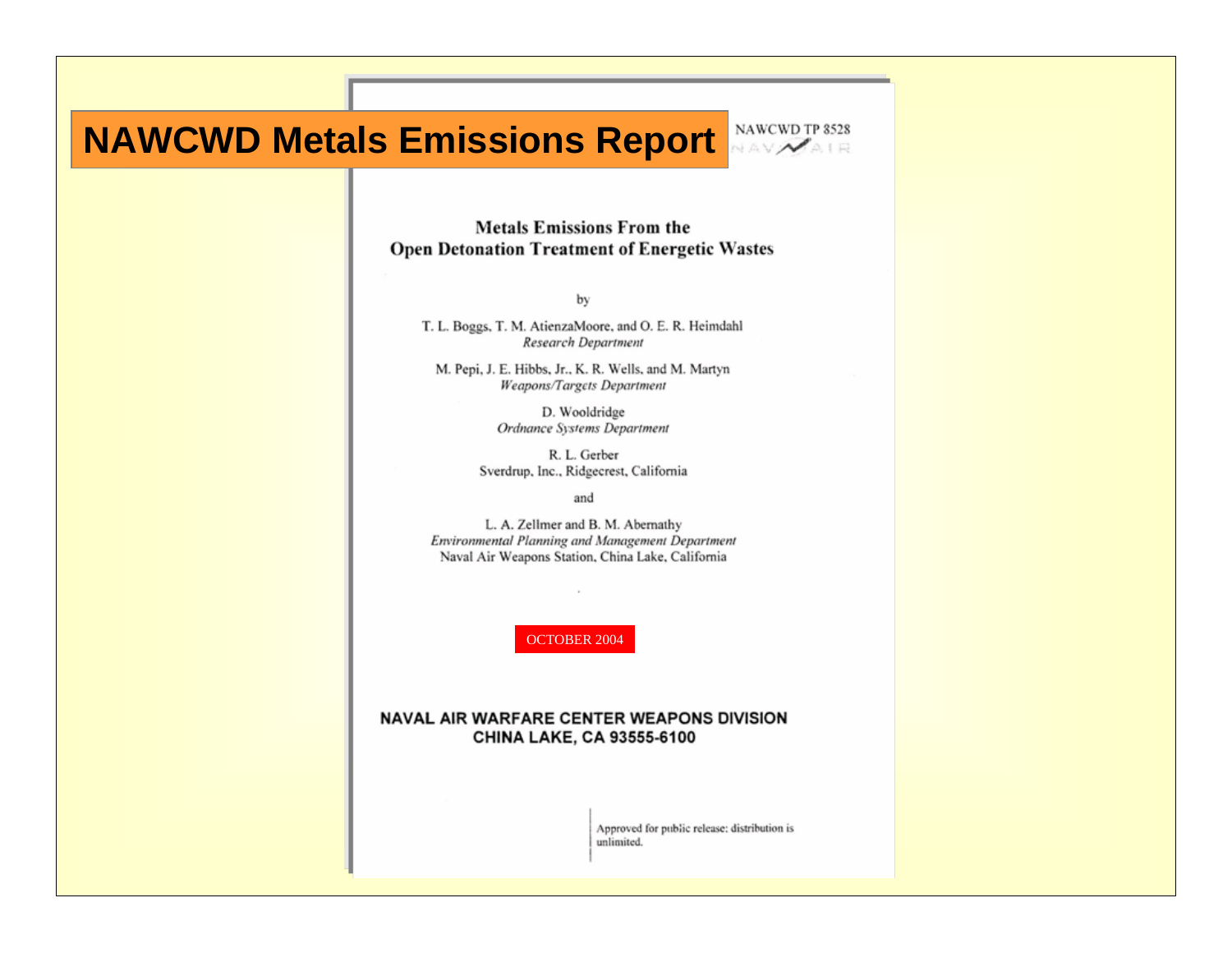



## Data Gaps in Current OD EFF Database

- •Large amount of fragment data from lethality tests
- •Inadequate emissions data for fine metal particulates (e.g., PM-10)
	- and the control of the con-Influence of location and composition on emissions
	- –Physical and chemical form of emissions
	- (environmental fate issue)
	- and the control of the con- Influence of detonation temperature and pressure on emissions
- •High proportion of values in the EFF database were nondetects and assigned 50% MDL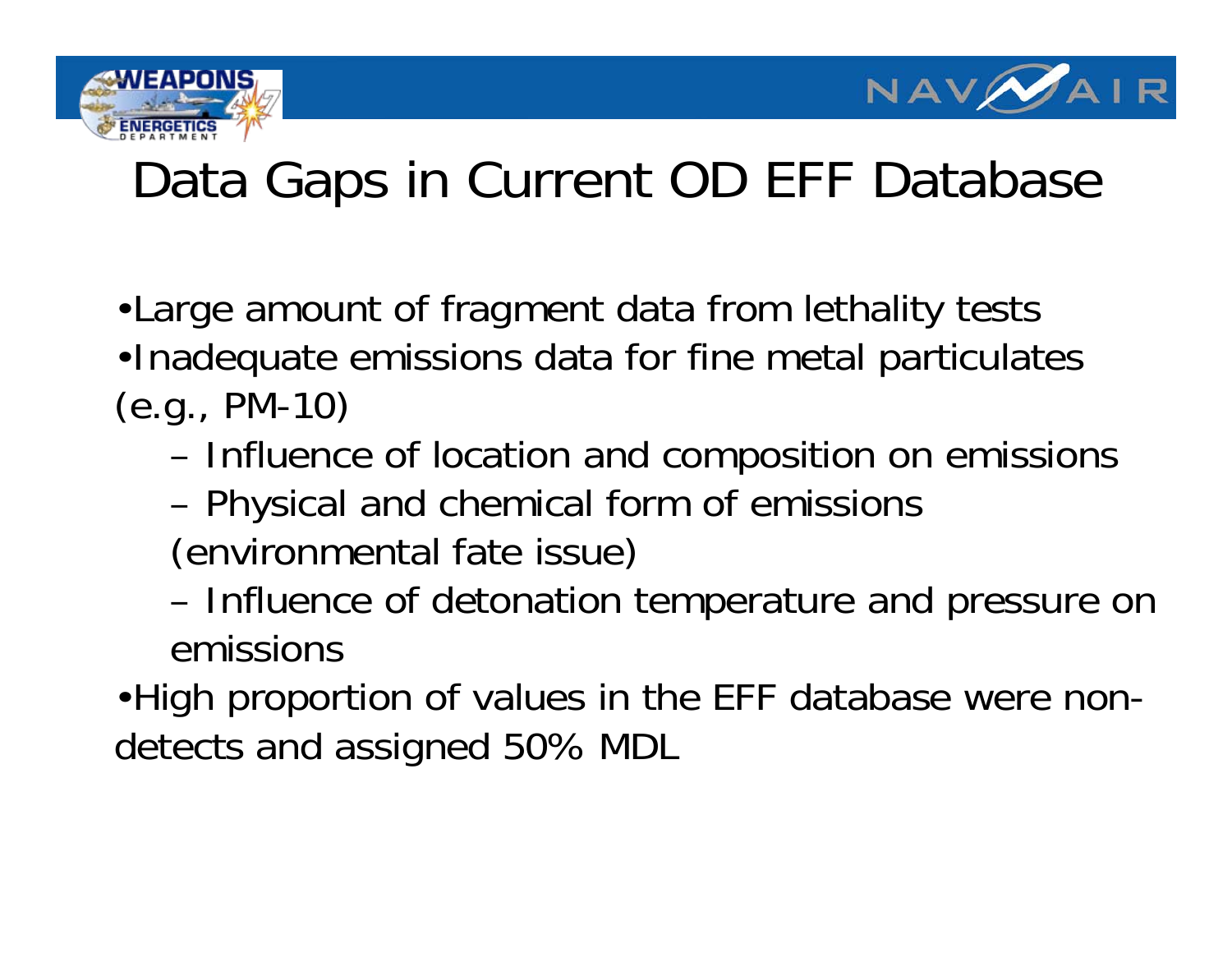



## Particle Loss Assessment Tests (PLATs)

- Scoping Tests for Phase I
- Focus on:
	- –Sampling techniques
	- –Carbon balancing
	- –Suspended particulates
	- Plume dilution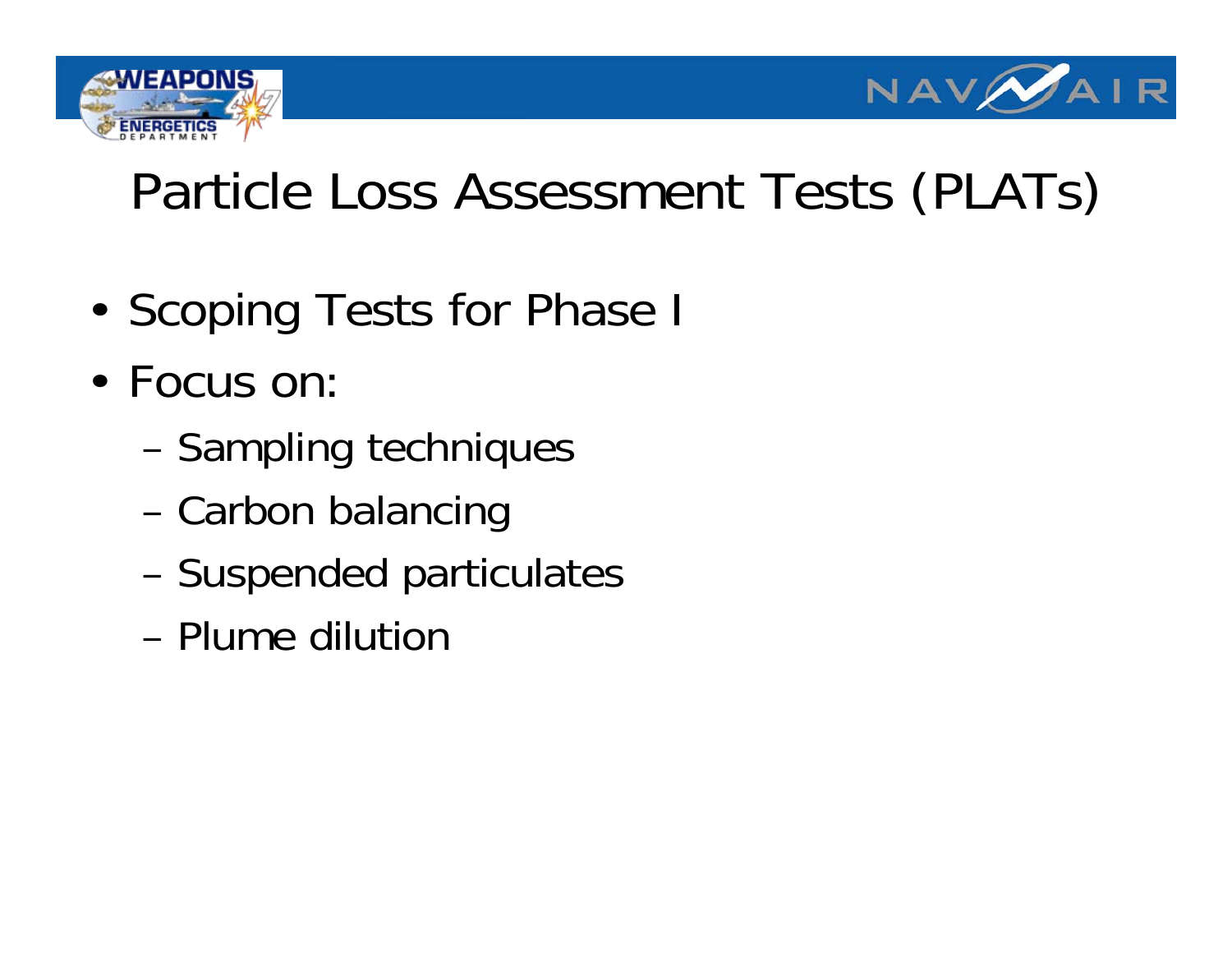

### PHASE I (Baseline)

- 1. Was exploratory in nature and scope
- 2. Utilized NAWCWD China Lake detonation chamber and standardized test device
- 3. Analyzed emissions as a function of source and chemical form
- 4. Assessed physical (e.g., gas, particle) and chemical form (e.g., metal, metal oxide, metal salt) in the emission products
- 5. Analyzed particle sizes above and below PM-10
- 6. Documented extent to which energetic materials are destroyed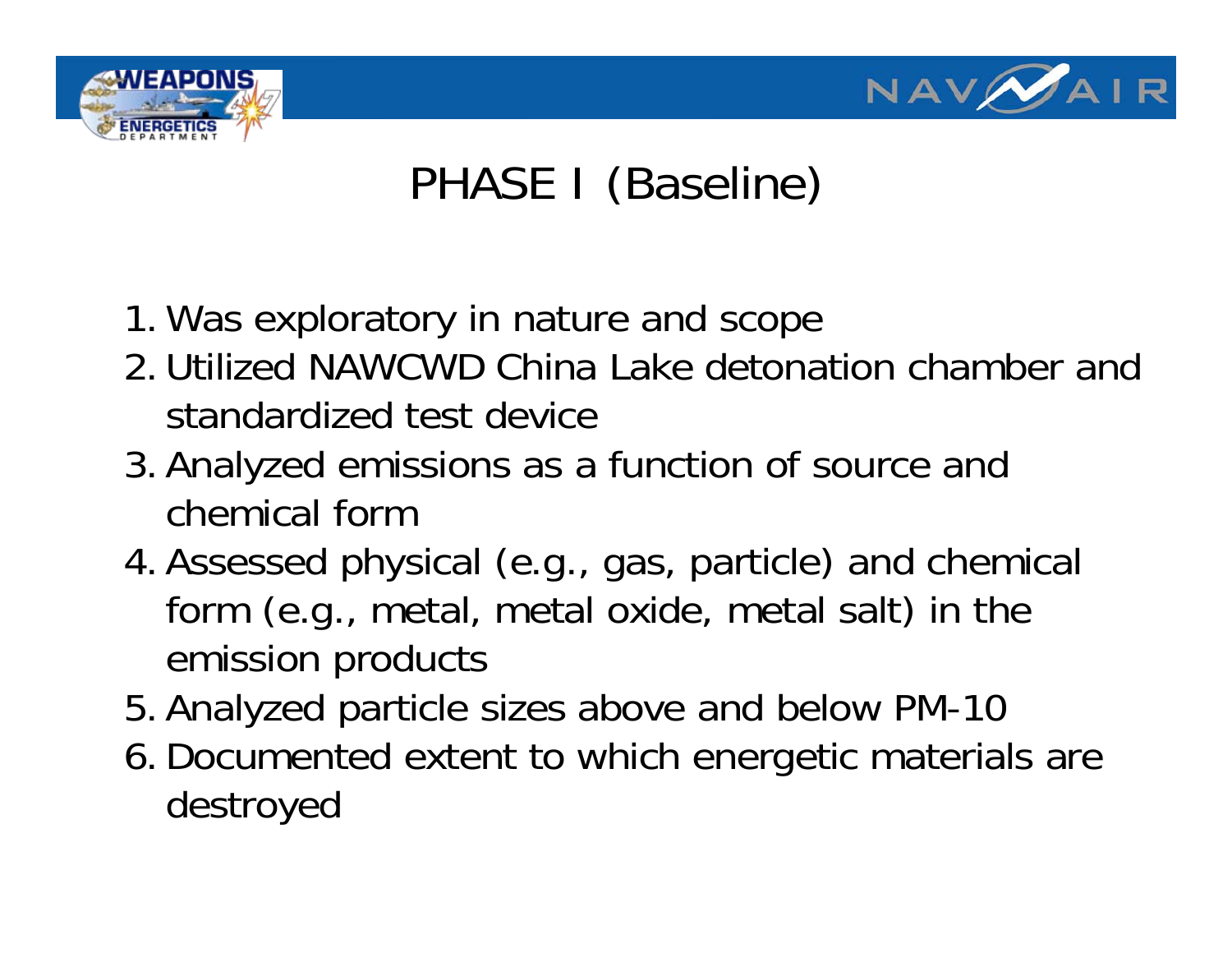

#### PHASE I (Baseline)

- Brass cases
- 2 baseline shots
- 9 shots with energetics
	- –2 energetics (High Energy, H-6)
	- 3 shots each
	- – 1 energetic used twice
		- Differing quantities



• Sweep and vacuum between tests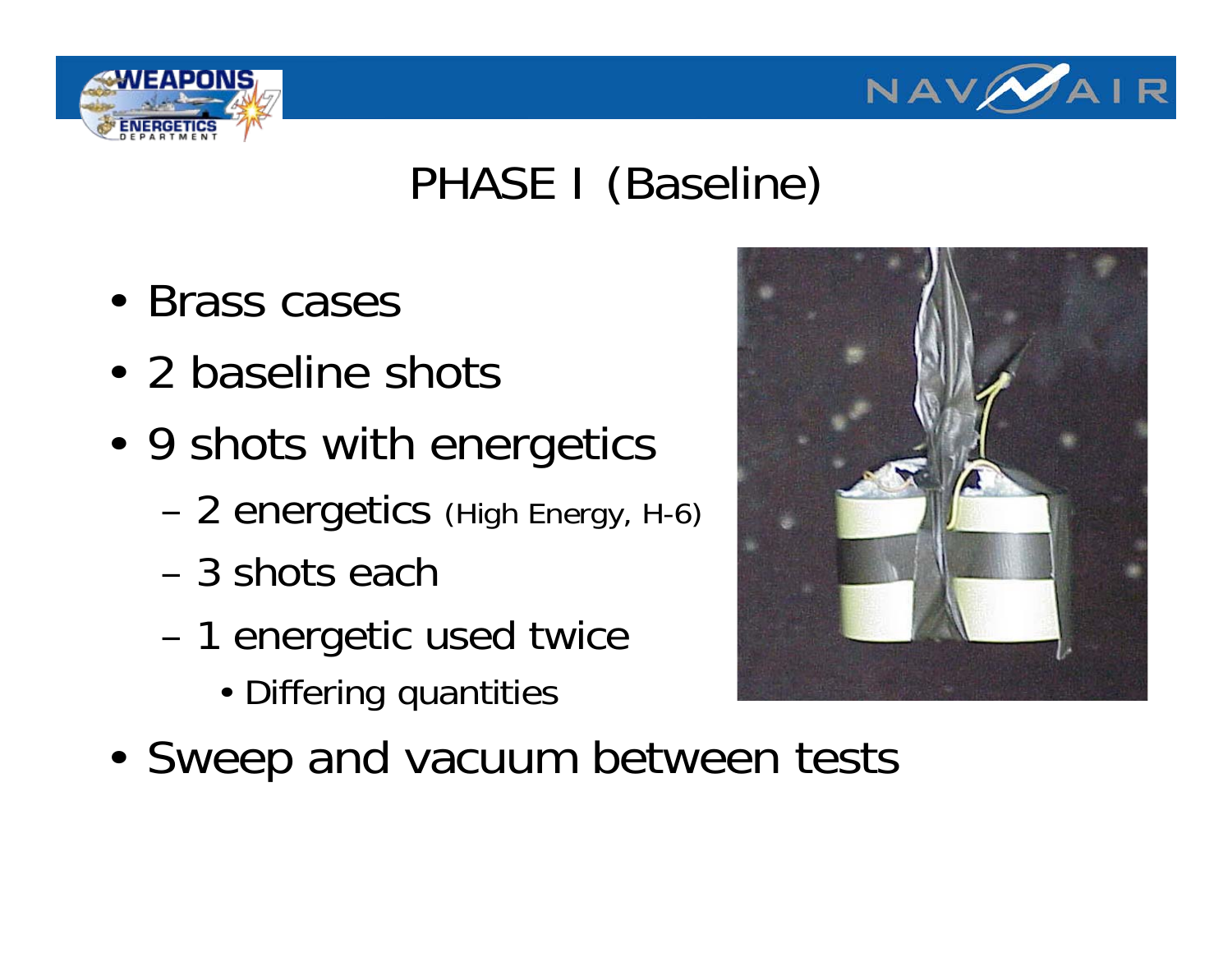



#### Detonation Chamber Characteristics

- •Ballistic Test Chamber at NAWCWD China Lake, Calif.
	- 12' x 12' x 8' (interior dimensions)
	- 2-foot-thick heavily reinforced concrete lined with ¾" steel
	- – $-$  Chamber volume (34 m<sup>3</sup>) facilitates metal coating analyses
- Explosive limits: Class 1.1 = 910 g (2 lb); Class 1.3 = 2,275 g (5 lb)
- •Existing sampling ports, operation and safety protocols
- •Previously used for similar tests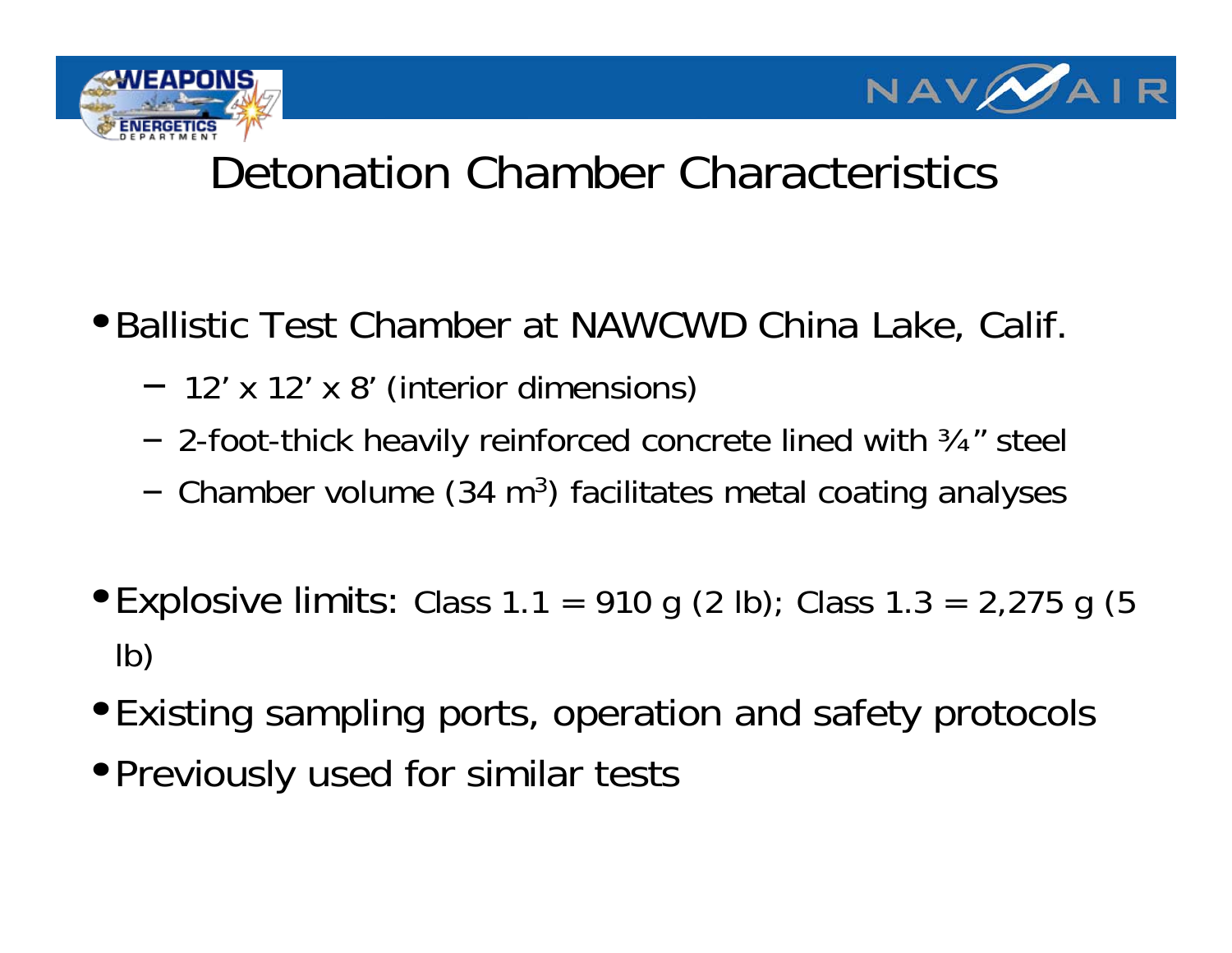



## Phase I Lessons Learned

- Wall effects compromise data
	- Introduces non-test materials
	- –Changes particle size distribution
- Other investigators have not addressed
	- All test data to date from a cased munition in a chamber fail to account for the wall effects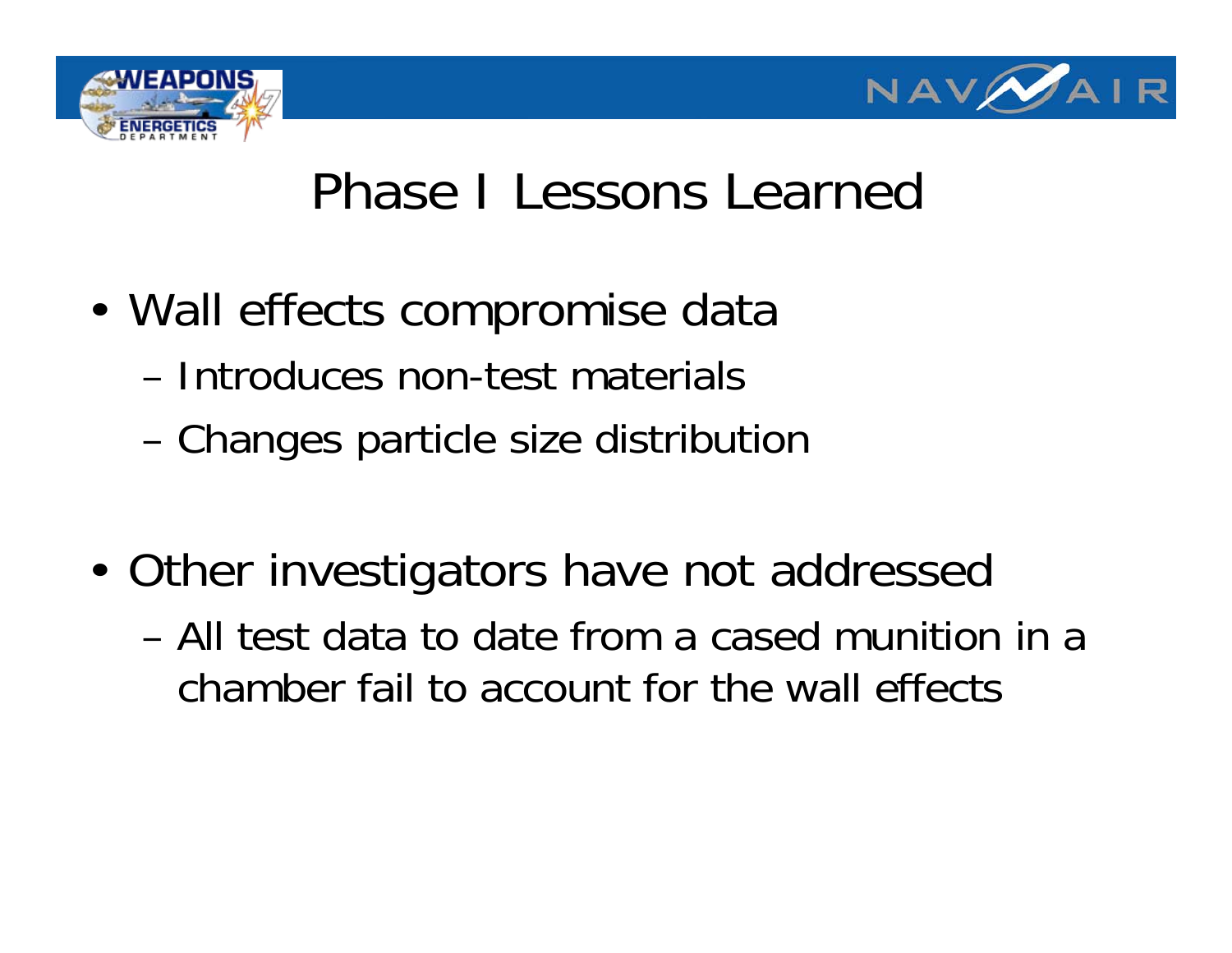



## Phase I Lessons Learned

- • Deposition data from the witness plates are unsatisfactory
	- –Predictions based on witness plates–300 g
	- –Quantities found in sweepings–1,000 g
- • Sampling methods could not account for some of the species
	- Aluminum
	- –Tin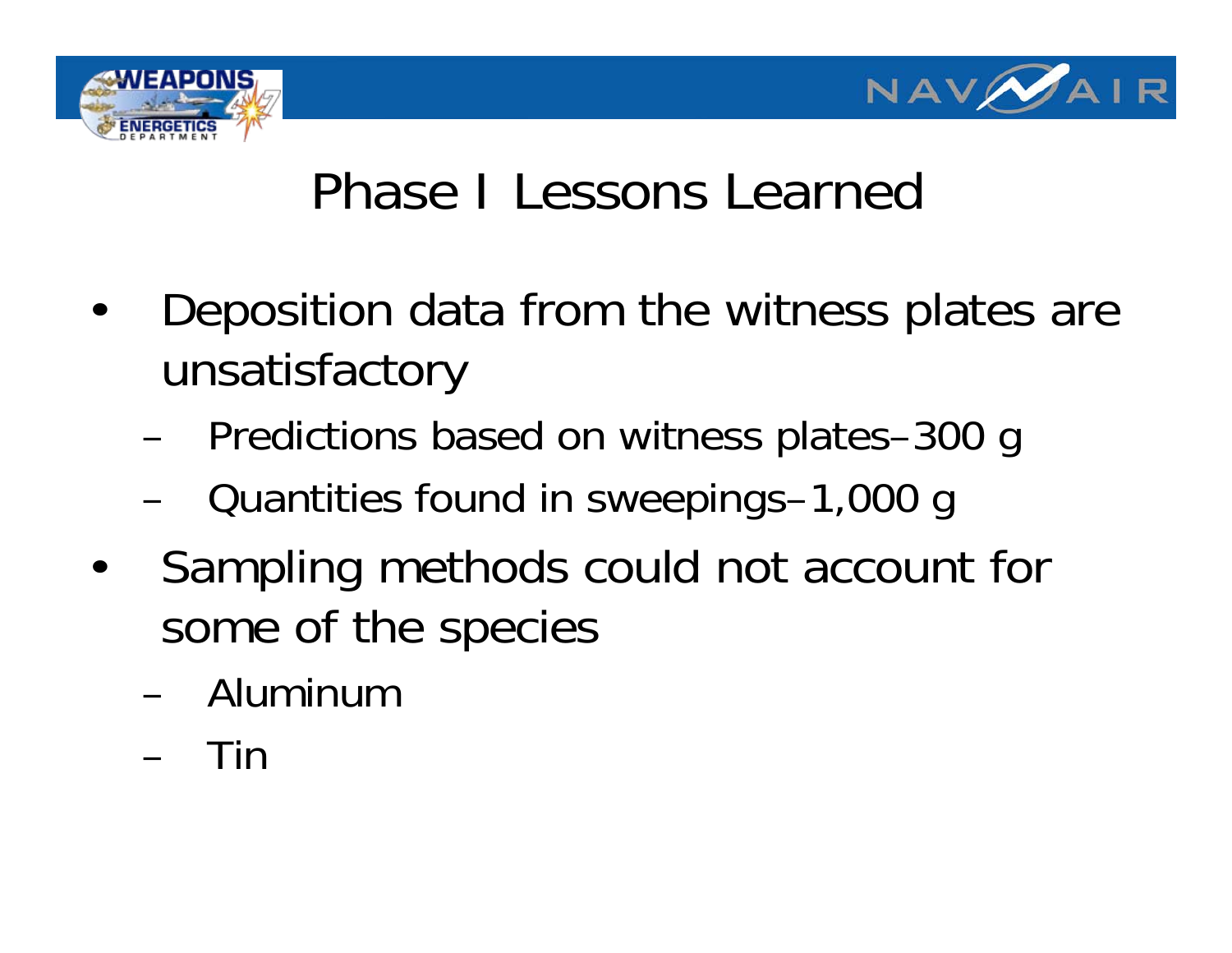



#### Test Chamber Walls

#### **BEFORE**

#### **AFTER**

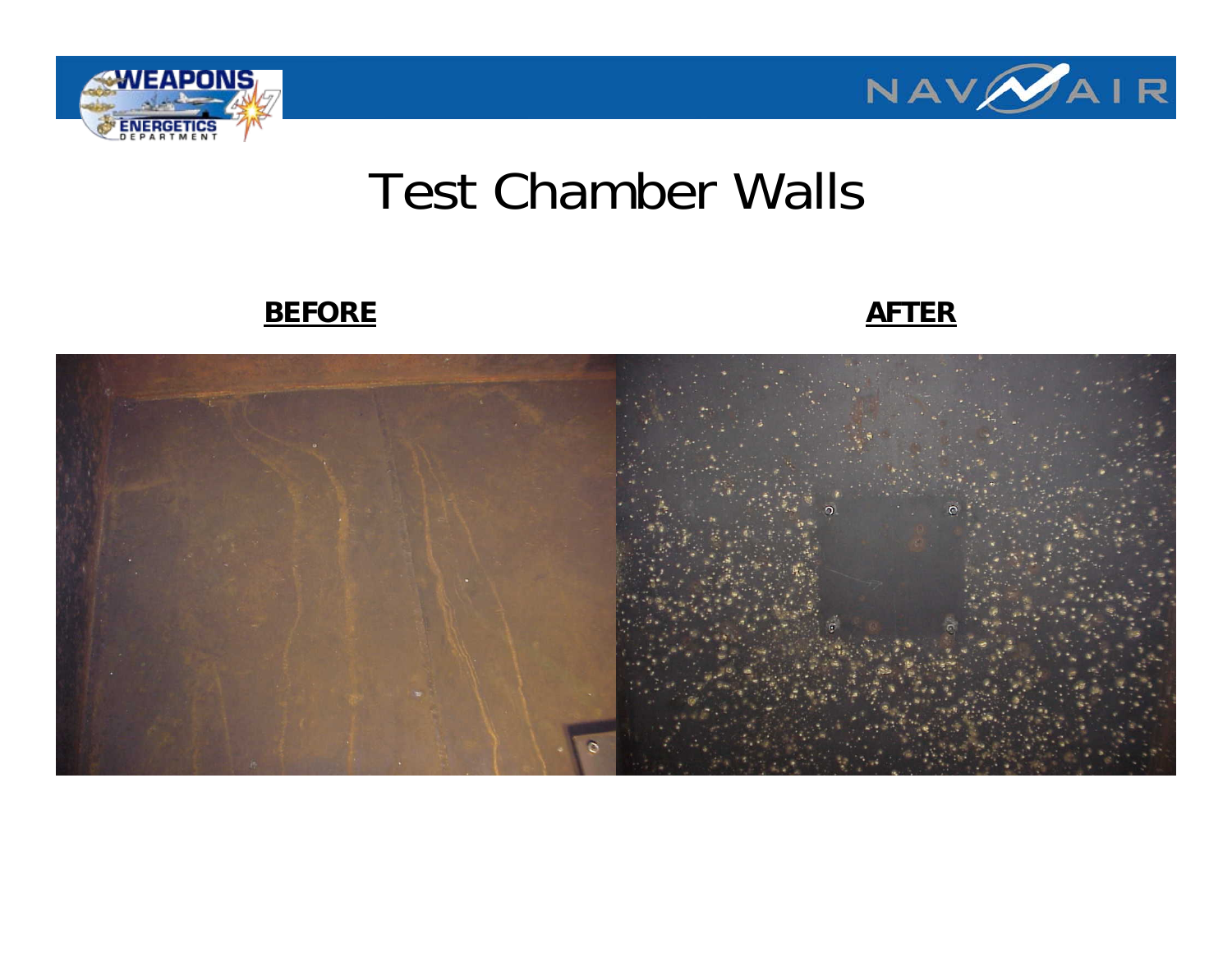



#### Test Chamber Walls–Close-up



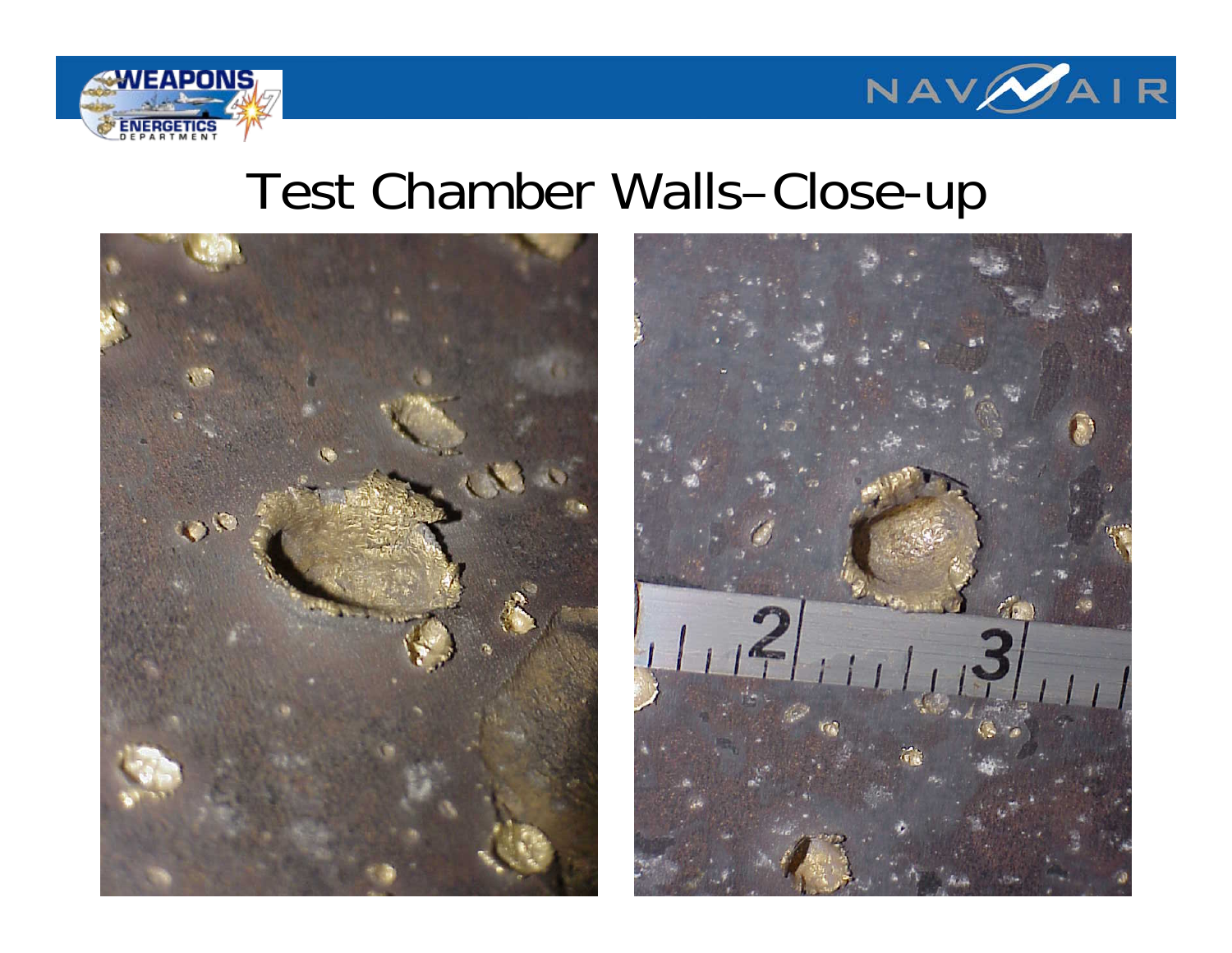



#### Test Chamber Floor–Close-up



**Cross section of protective floor plate 3' below sample**

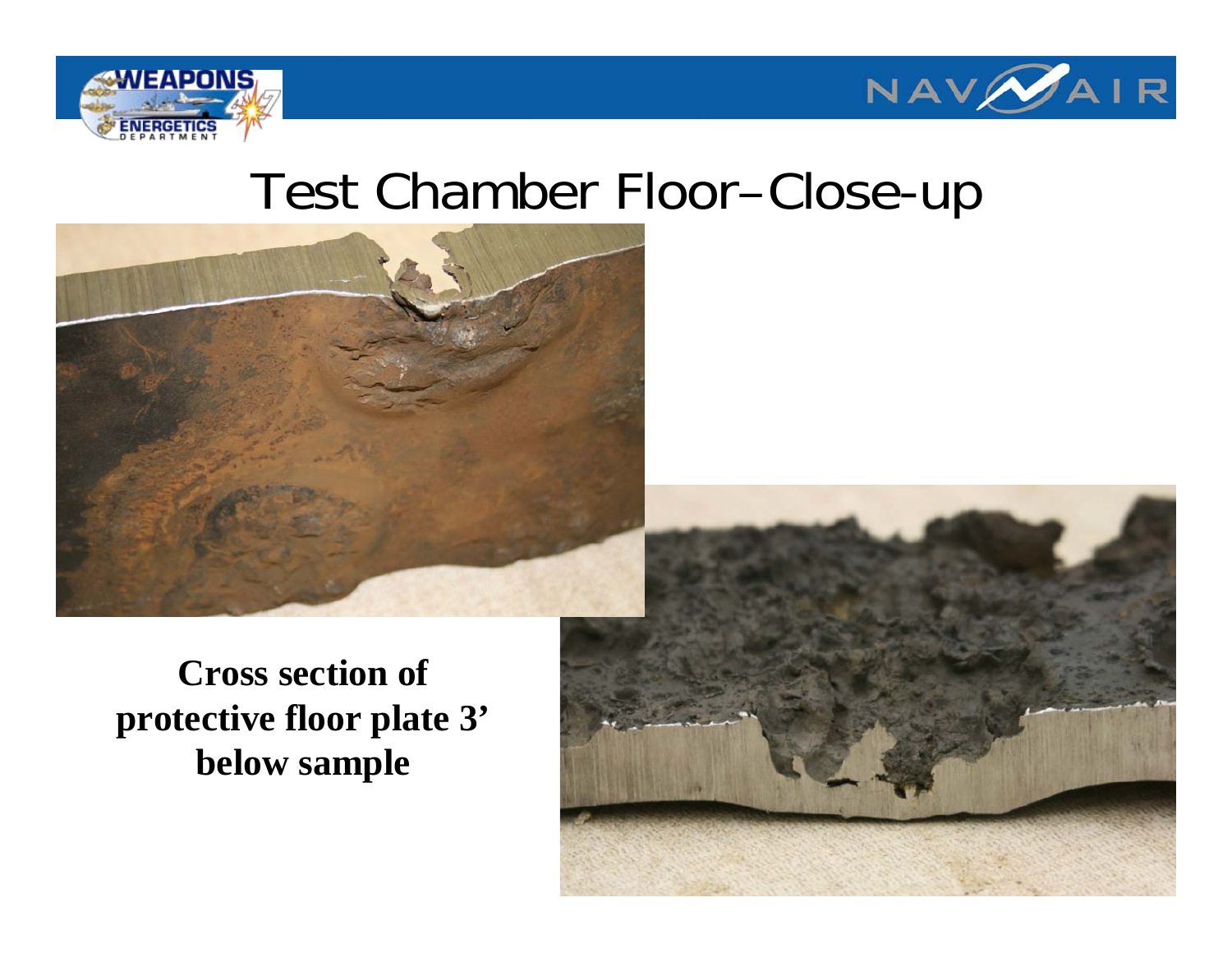



## Wall Effects

• Video of wall effects

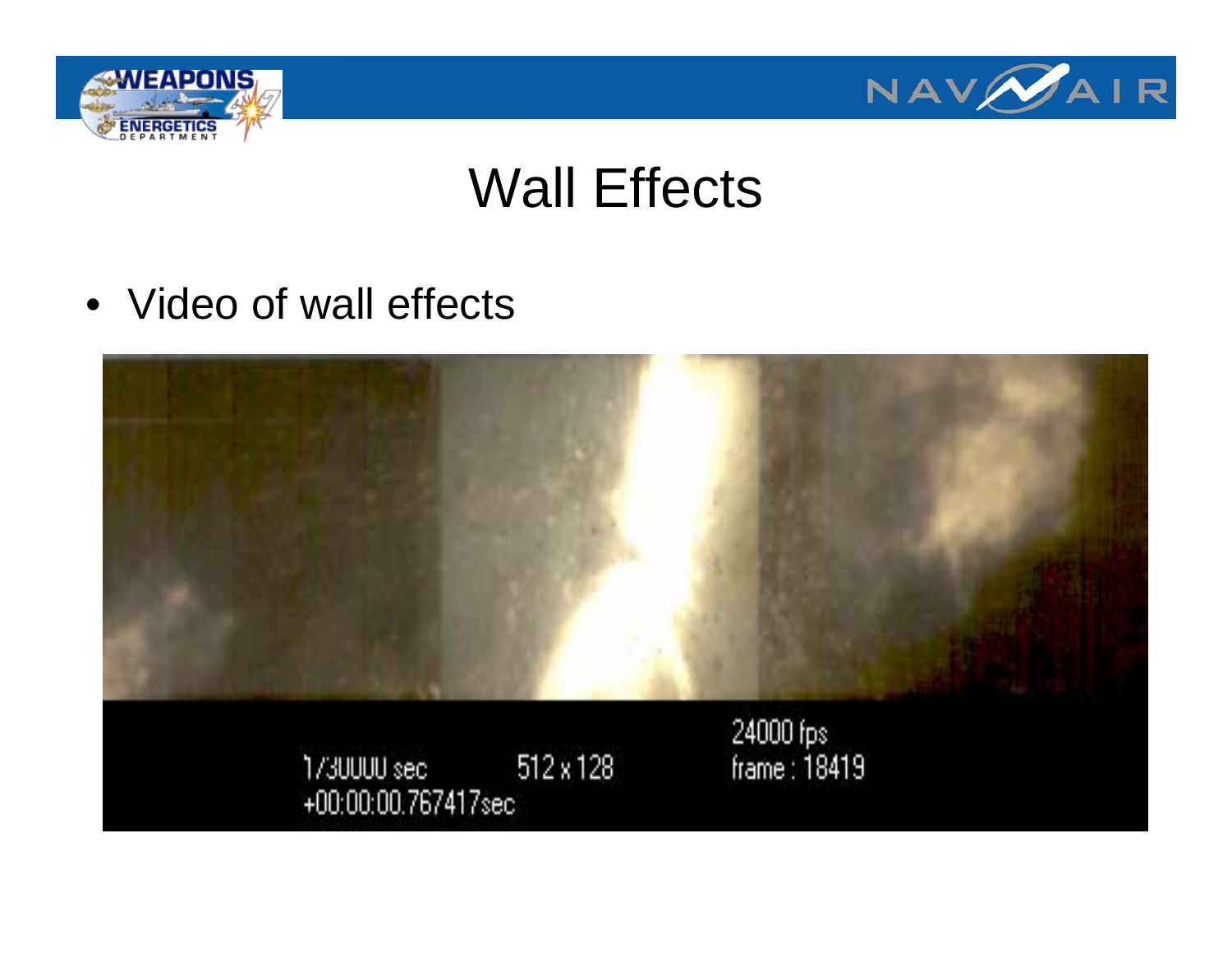



## FY07 Tasking

#### **PHASE IIA**

- 1. Conduct "bumper" evaluation study to mitigate wall effects
- 2. Repeat/replicate some/all Phase I tests w/o wall effects
- 3. Utilize NAWCWD China Lake detonation chamber and standardized test device
- 4. Assess physical (e.g., gas, particle) and chemical form (e.g., metal, metal oxide, metal salt) of the emission products
- 5. Analyze particle sizes above and below PM-10
- 6. Assess and quantify the impact of wall effects on metal particulate emissions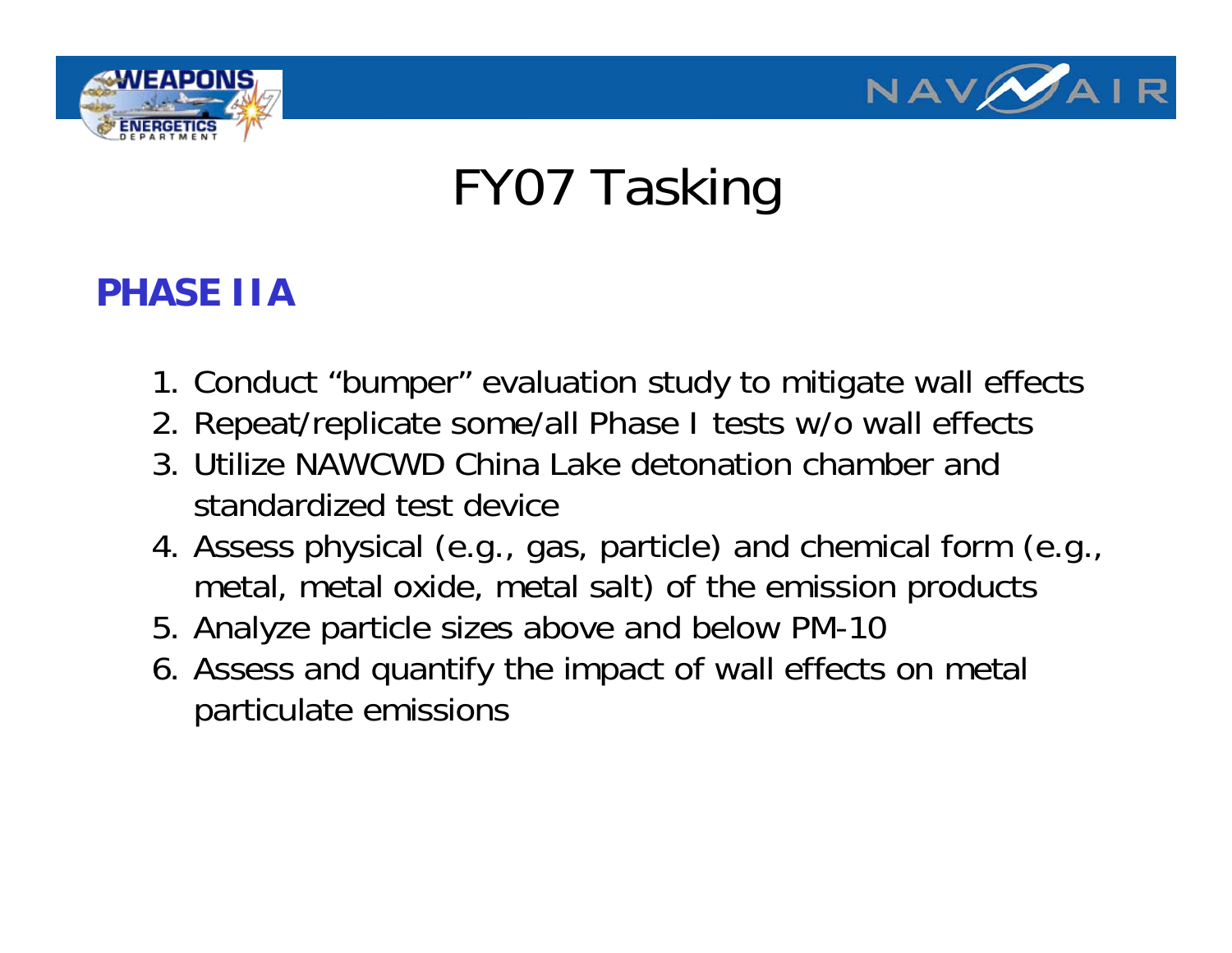



#### Future Work

#### **PHASE IIB**

- 1. Build on the results of Phase IIA
- 2. Utilize NAWCWD China Lake detonation chamber and standardized test device
- 3. Use three energetics: one from Phase I/IIA, one high in AP, and one high in lead stearate
- 4. Examine SVOC, interior coating, and chemical composition data
- 5. Provide more definitive particle size and chemical composition data
- 6. Elaborate on X-tunnel lead emissions results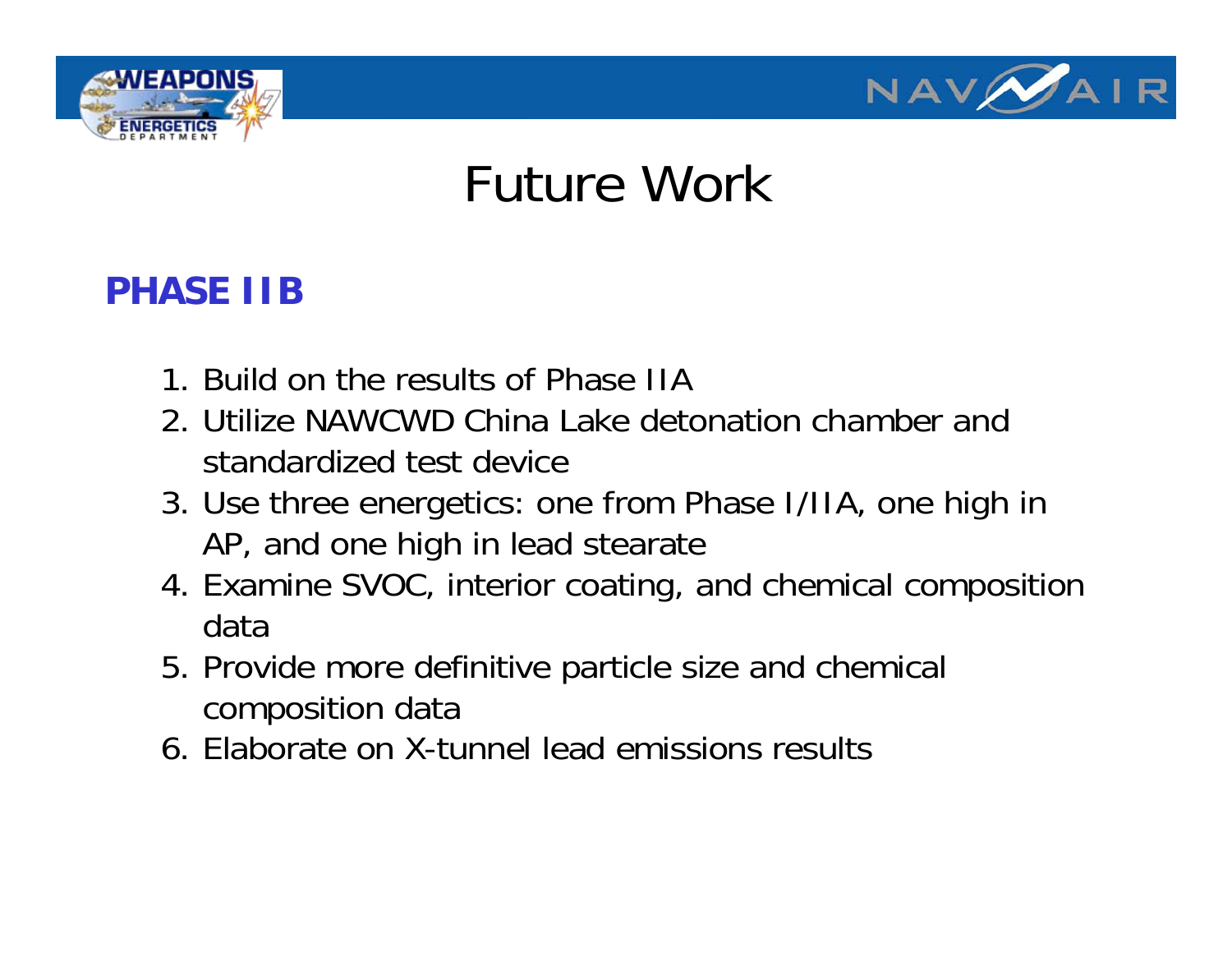



#### Future Work

#### **PHASE III**

- 1. Assess the ability of other munition constituents, or "additive" materials (e.g., dirt, sand, solid peroxides, limestone, etc.) to "quench" emissions
- 2. Utilize NAWCWD China Lake detonation chamber and standardized test device
- 3. Evaluate mechanisms to alter sulfur and chlorine products

These tests may run simultaneously with Phase IIB to reduce setup and analytical costs.